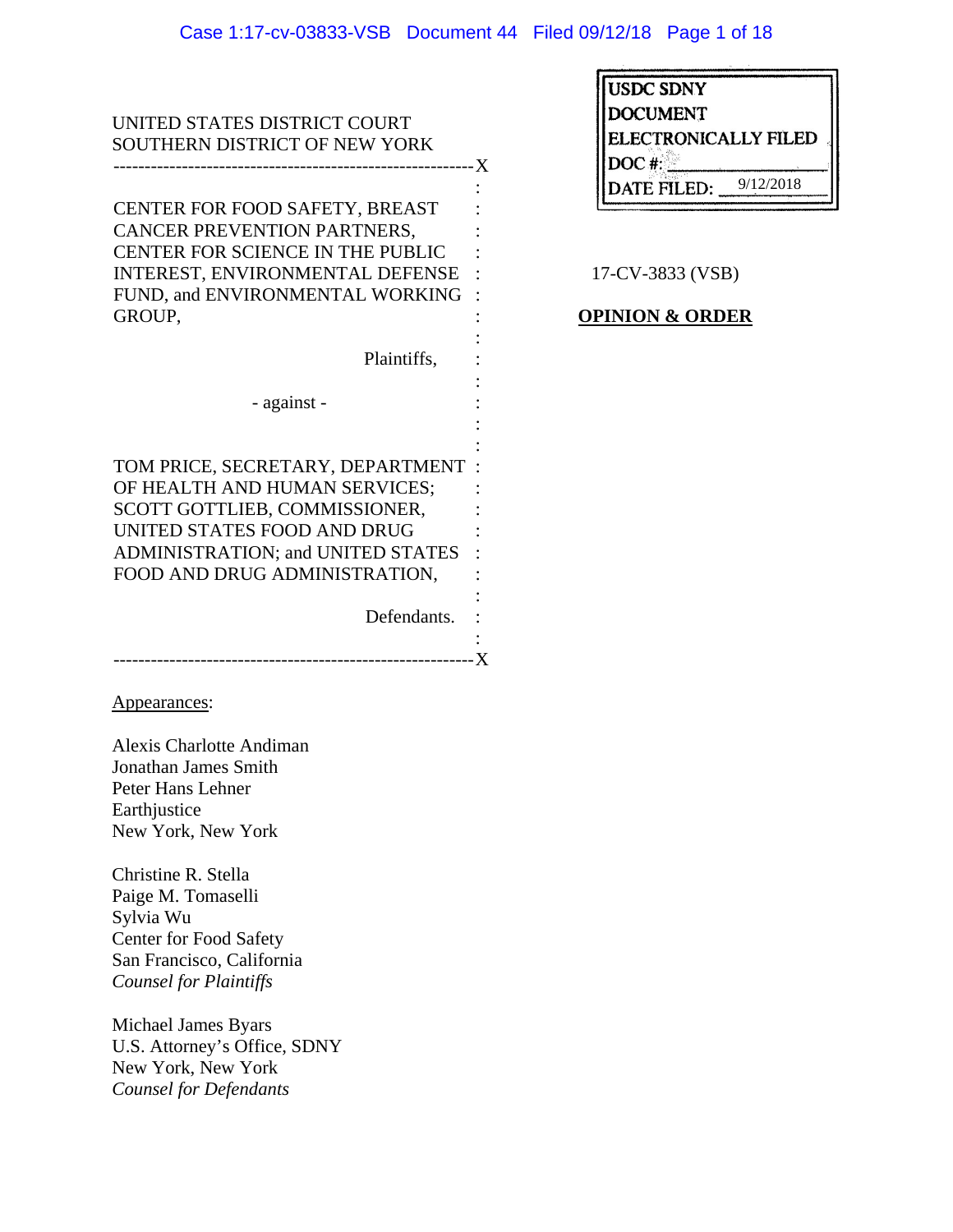## VERNON S. BRODERICK, United States District Judge:

 Plaintiffs Center for Food Safety ("CFS"), Breast Cancer Prevention Partners, Center for Science in the Public Interest, Environmental Defense Fund ("EDF"), and Environmental Working Group filed this action seeking declaratory and injunctive relief with respect to a final rule promulgated by the United States Food and Drug Administration ("FDA") entitled "Substances Generally Recognized as Safe," 81 Fed. Reg. 54,960 (Aug. 17, 2016) (the "GRAS Rule"). Defendants Thomas Price, Secretary of Health and Human Services; Scott Gottlieb, Commissioner of Food and Drugs; and FDA (the "Government") moved to dismiss the action for lack of standing pursuant to Rule 12(b)(1) of the Federal Rules of Civil Procedure. Because I find that Plaintiffs CFS and EDF have standing to pursue their claims based on harm to their members, the Government's motion is DENIED as to those Plaintiffs. The Government's motion is GRANTED as to Plaintiffs Breast Cancer Prevention Partners, Center for Science in the Public Interest, and Environmental Working Group.

#### L. **Background**<sup>1</sup>

The Food, Drug, and Cosmetic Act (the "FDCA") requires FDA to "protect the public health by ensuring that . . . foods are safe, wholesome, sanitary, and properly labeled." (Compl.  $\P$  33 (quoting 21 U.S.C. § 393(b)).)<sup>2</sup> In 1958, Congress enacted the Food Additives Amendment to the FDCA (the "1958 Amendment") in response to concern among the public, lawmakers, and leading scientists that the food industry's increasing use of untested chemical additives in food as well as the lack of information about the possible risks posed by such chemicals—posed a

<sup>&</sup>lt;sup>1</sup> The following factual summary is drawn from the allegations in the complaint, which I accept as true for the purposes of this motion pursuant to Rule 12(b)(1). *See Raila v. United States*, 355 F.3d 118, 119 (2d Cir. 2004). My references to these allegations should not be construed as a finding as to their veracity, and I make no such findings.

<sup>&</sup>lt;sup>2</sup> "Compl." refers to the Complaint for Declaratory and Injunctive Relief ("Complaint"), filed on May 22, 2017. (Doc. 1.)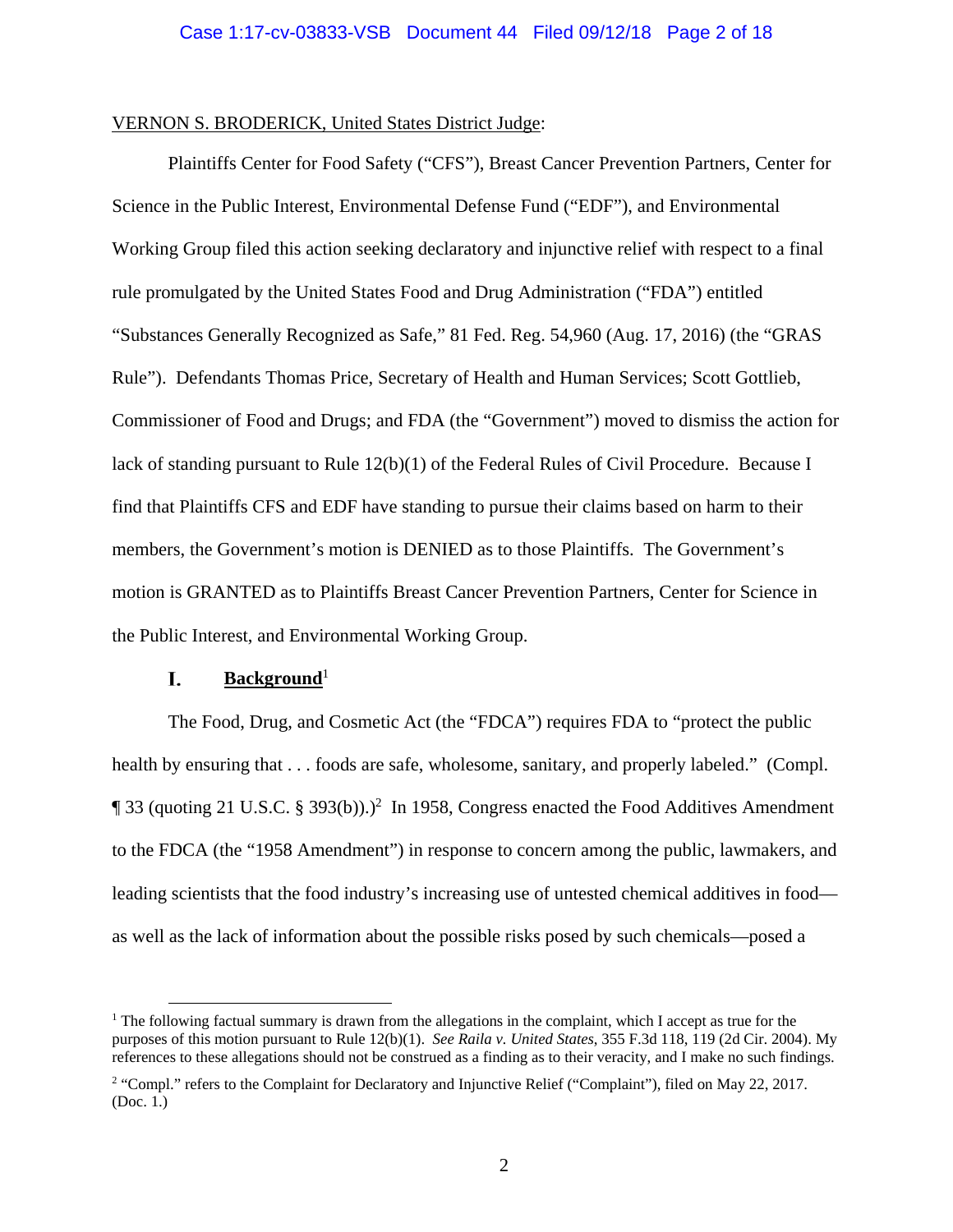#### Case 1:17-cv-03833-VSB Document 44 Filed 09/12/18 Page 3 of 18

health risk to consumers. (*Id.* ¶ 34.) The purpose of the 1958 Amendment is "to prohibit the use in food of additives which have not been adequately tested to establish their safety." (*Id.* ¶ 35 (quoting Food Additives Amendment of 1958, Pub. L. No. 85-929, 72 Stat. 1784).)

To accomplish this purpose, the 1958 Amendment mandates that any "food additive" must go through an approval process. (*Id.* ¶ 36.) Under this process, "the burden is on the manufacturer to prove the safety of the use of the substance," and "FDA must review and approve the proposed use before the additive can be used in food." (*Id.*) FDA considers, among other things, "the probable consumption of the additive and of any substance formed in or on food because of the use of the additive," and "the cumulative effect of such additive in the diet of man or animals, taking into account any chemically or pharmacologically related substance or substances in such diet." (*Id.* ¶ 41 (quoting 21 U.S.C. § 348(c)(5).)

The 1958 Amendment also provides a role for the public in the approval of food additives. (*Id.* ¶ 43.) Specifically, it requires that FDA publish notice of a proposed food additive regulation and the agency's final decision on the underlying petition. (*Id.*) Any person adversely affected by FDA's final decision may file objections and request a public hearing, and the final decision is also subject to judicial review. (*Id.*); *see also* 21 U.S.C. § 348(f)–(g).

The 1958 Amendment defines a "food additive" to include "any chemical substance the intended use of which results or may reasonably be expected to result, directly or indirectly, in its becoming a component or otherwise affecting the characteristics of any food." (Compl. ¶ 45); *see also* 21 U.S.C. § 321(s). This definition exempts a category of substances that are:

generally recognized, among experts qualified by scientific training and experience to evaluate [their] safety, as having been adequately shown through scientific procedures (or, in the case of a substance used in food prior to January 1, 1958, through either scientific procedures or experience based on common use in food) to be safe under the conditions of [their] intended use.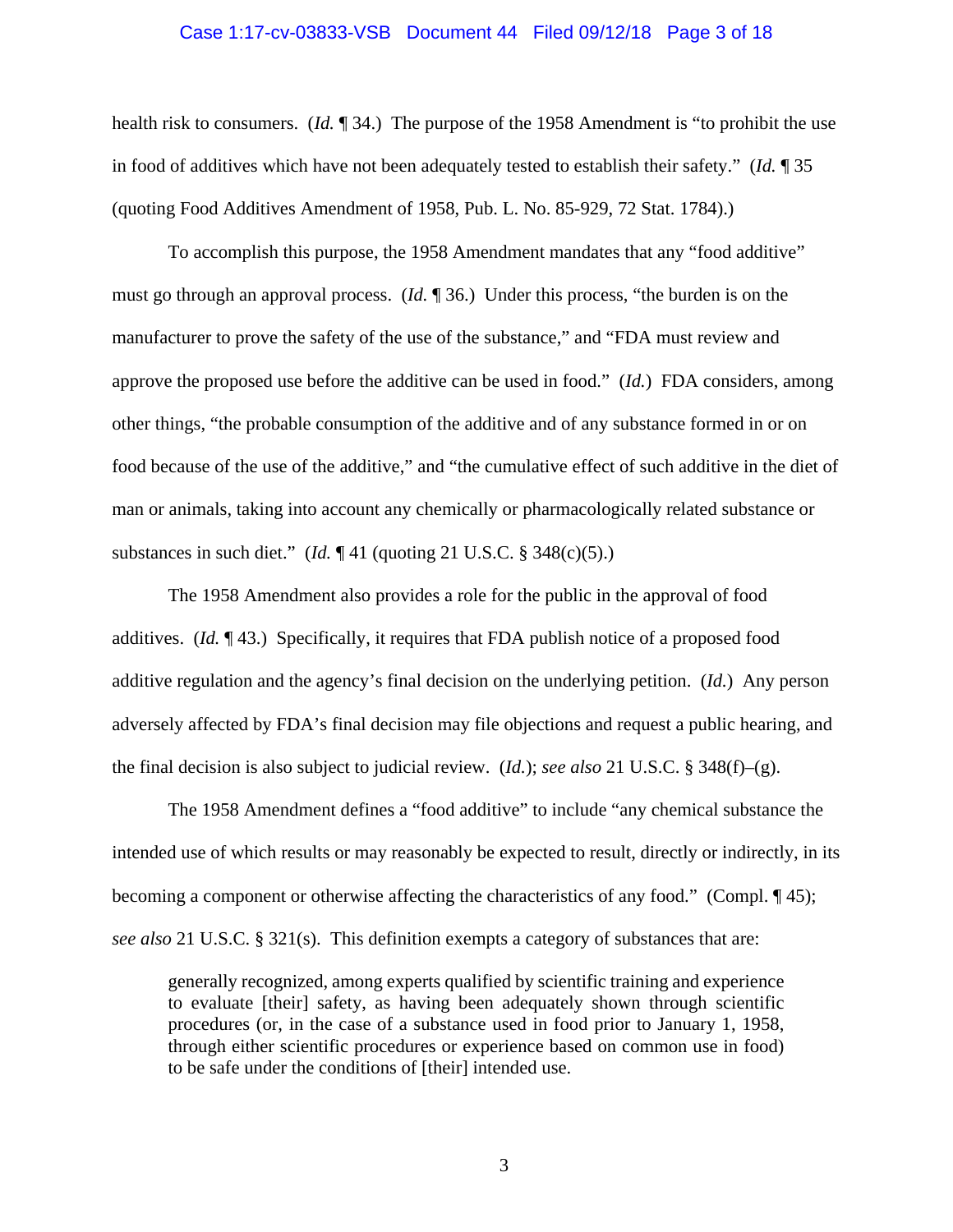#### Case 1:17-cv-03833-VSB Document 44 Filed 09/12/18 Page 4 of 18

(Compl. ¶ 45.)Because substances generally recognized as safe ("GRAS") are not considered "food additives," manufacturers can bypass the food additive approval process, including public participation and the option of judicial review. (*Id.* ¶¶ 43, 47.)

Prior to the proposed GRAS Rule, manufacturers could file a petition asking FDA to affirm the GRAS status of a particular use of a substance, thereby confirming that the substance was not a food additive under the FDCA. (*Id.* ¶ 49.) In so doing, manufacturers were required to provide FDA with information supporting the general scientific agreement that the proposed use was safe. (*Id.*) Within thirty days of receiving a petition, FDA was required to publish a notice of filing in the Federal Register and allow a sixty-day comment period. (*Id.*) After considering a manufacturer's petition, scientific data, and any comments, FDA could either publish an order that added the substance to the list of affirmed GRAS substances or publish a ruling that the substance was not GRAS and therefore a food additive. (*Id.*) FDA's explanation was required to be published in the Federal Register. (*Id.*)

 "In April 1997, FDA proposed the GRAS Rule, weakening the prior regulatory scheme by repealing manufacturers' option of filing a GRAS affirmation petition and seeking FDA approval of their GRAS determinations." (*Id.* ¶ 50.) "Under the proposed GRAS Rule, manufacturers independently made GRAS determinations, and FDA did not review, affirm, or reject those determinations." (*Id.*) Manufacturers were given the option of notifying FDA that they had concluded that a use of a chemical substance is GRAS. (*Id.*) "With the proposed GRAS Rule, FDA also weakened the substantive criteria by which a manufacturer determines whether the use of one of its chemical substances is GRAS." (*Id.*); *see also* Substances Generally Recognized as Safe, 62 Fed. Reg. 18,938 (Apr. 17, 1997) (proposed rule).

FDA operated under this proposed GRAS Rule for nineteen years before publishing the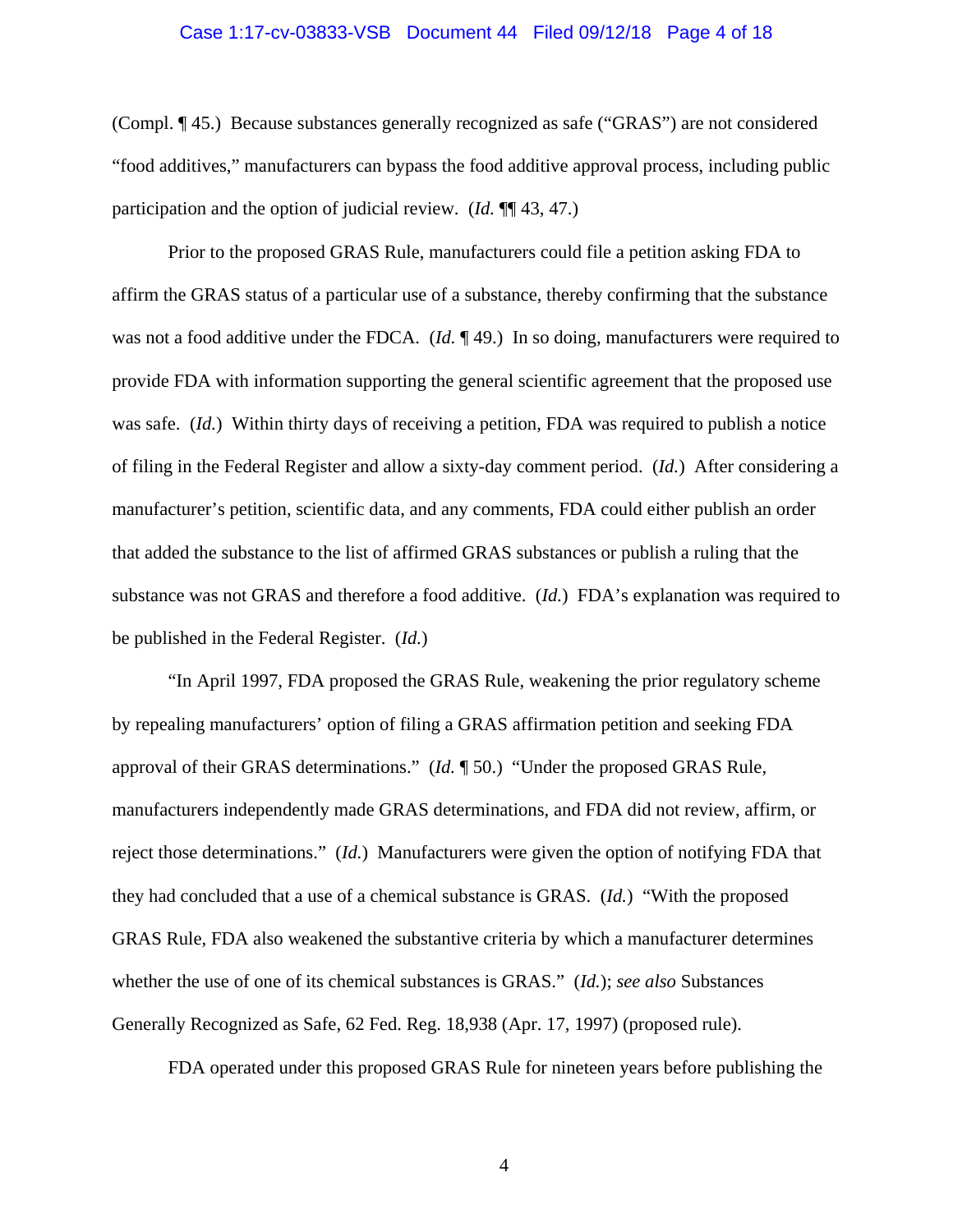#### Case 1:17-cv-03833-VSB Document 44 Filed 09/12/18 Page 5 of 18

final GRAS Rule on August 17, 2016. (Compl. ¶¶ 51, 53.) The GRAS Rule codified FDA's practice of allowing "self-certified" GRAS chemical substances to be added to food without FDA review, approval, oversight, or knowledge, and without participation from the public. (*Id.*  ¶ 53); *see also* Substances Generally Recognized as Safe, 81 Fed. Reg. 54,960 (Aug. 17, 2016). Therefore, although the final GRAS Rule was promulgated recently, it codifies a practice that has been in effect for nearly 20 years. (Compl. 153.)

The GRAS Rule allows manufacturers and other private entities to determine the safety of their products without agency oversight, public participation, or judicial review. (*See id.* ¶¶ 47, 50–53.) Although much of the GRAS Rule describes a notification process that manufacturers could use to provide notice to FDA of self-certified GRAS determinations, the Rule does not require notice. (*See id.* ¶ 98.) Instead, the GRAS Rule adopts a voluntary approach for the manufacturer, under which notifying FDA about a GRAS determination is entirely optional. (*Id.* ¶¶ 55–57); *see also* 81 Fed. Reg. at 54,960, 54,970, 54,986. Nor does the GRAS Rule require manufacturers to keep records documenting or explaining the basis of GRAS determinations. (Compl. ¶¶ 6, 100.) Since GRAS determinations and the use of GRAS substances in food are not required to be disclosed, they remain entirely secret from FDA and the public. (*Id.* ¶¶ 6, 88–89.)

In addition, the GRAS Rule lacks safeguards against potential conflicts of interest. (*Id.* ¶ 69); *see also* 81 Fed. Reg. at 55,026. As a result, it is common for safety determinations to be made by panels of experts who are linked to the manufacturer of the substance at issue. (Compl. ¶¶ 70, 107.) Finally, GRAS determinations are insulated from judicial review because there is no final agency action to challenge. (*Id.* ¶¶ 47, 93.)

On May 22, 2017, Plaintiffs—a group of nonprofit advocacy organizations—filed this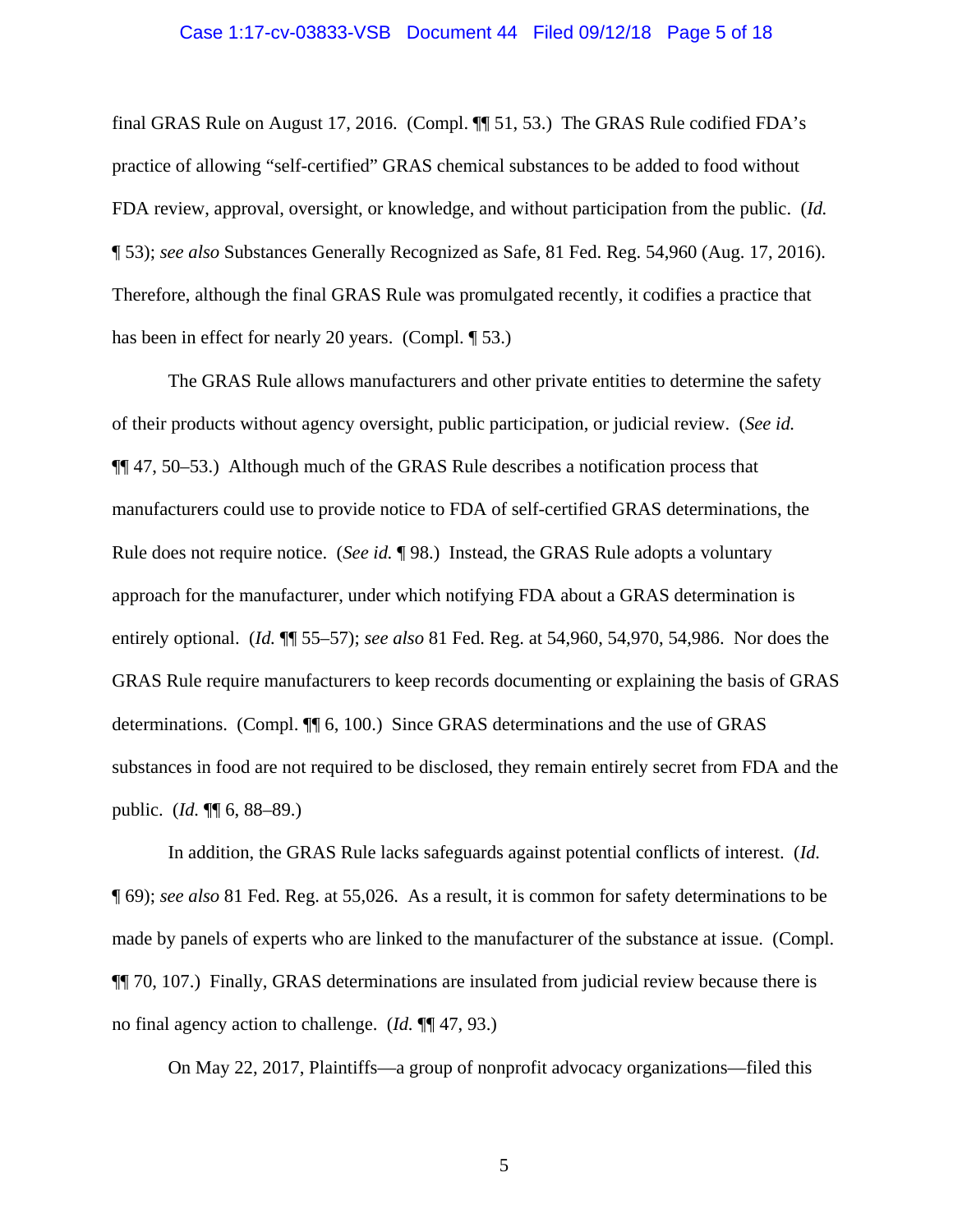### Case 1:17-cv-03833-VSB Document 44 Filed 09/12/18 Page 6 of 18

action seeking a declaratory judgment that the GRAS Rule (1) violates fundamental principles of separation of powers, (2) exceeds FDA's statutory authority, (3) does not accord with the law, (4) is arbitrary and capricious, and (5) is an abuse of discretion. (*Id.* ¶¶ 14, 19–28.) Plaintiffs also seek equitable relief vacating the GRAS Rule and directing FDA to reissue a rule that is in accordance with the FDCA. (*Id.* ¶ 14.) Plaintiffs allege that the GRAS Rule allows manufacturers to decide whether their own products are safe, which in turn constitutes an unlawful abdication of FDA's duty to ensure food safety. (*Id.*  $\P\P$ 94–104, 129–32.) In addition, Plaintiffs allege that, even if it were permissible for FDA to delegate food safety determinations to manufacturers, the GRAS Rule's substantive criteria for what constitutes "general recognition" of "safety" in the context of substances added to food are inconsistent with the FDCA and cannot stand. (*Id.* ¶¶ 105–11, 129–32.)

#### П. **Legal Standards**

### **A.** *Rule 12(b)(1)*

A court may dismiss a case for lack of subject matter jurisdiction under Rule 12(b)(1) when the court "lacks the statutory or constitutional power to adjudicate it." *Makarova v. United States*, 201 F.3d 110, 113 (2d Cir. 2000). It is the plaintiff's burden to prove, by a preponderance of the evidence, that subject matter jurisdiction exists. *Id.* In considering a motion to dismiss under Rule  $12(b)(1)$ , a court must accept as true all well-pleaded facts alleged in the complaint and must draw all reasonable inferences in the plaintiff's favor. *See Raila*, 355 F.3d at 119. "Dismissal is inappropriate unless it appears beyond doubt that the plaintiff can prove no set of facts which would entitle him or her to relief." *Id.* 

### **B.** *Article III Standing*

The Constitution limits the judicial power of the federal courts to deciding cases or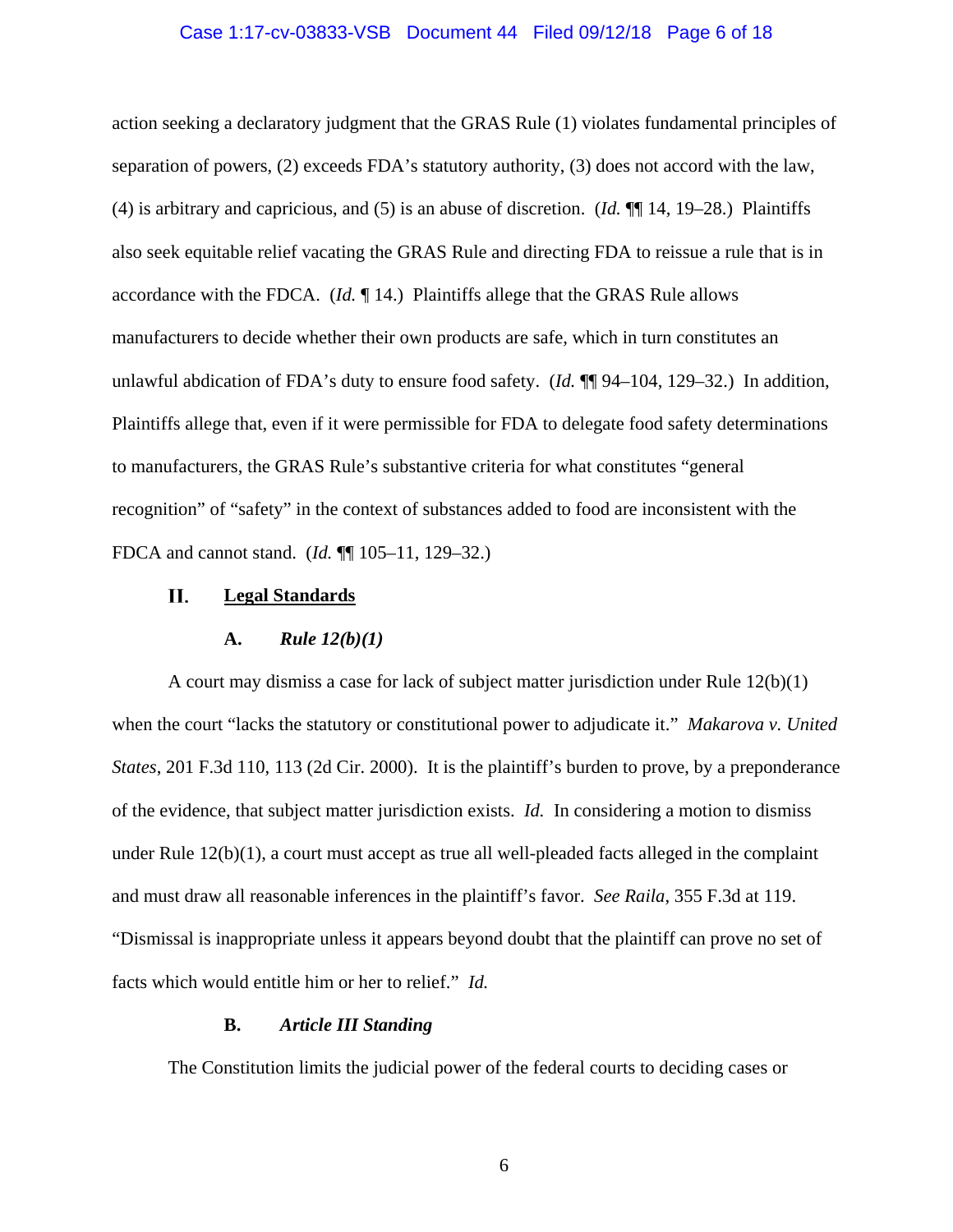#### Case 1:17-cv-03833-VSB Document 44 Filed 09/12/18 Page 7 of 18

controversies. U.S. Const. art. III § 2, cl.1. "The doctrine of standing is derived directly from this constitutional provision." *In re Bennett Funding Grp., Inc.*, 336 F.3d 94, 99 (2d Cir. 2003) (internal quotation marks omitted). "To satisfy the 'irreducible constitutional minimum of standing,' a plaintiff 'must have (1) suffered an injury in fact, (2) that is fairly traceable to the challenged conduct of the defendant, and (3) that is likely to be redressed by a favorable judicial decision.'" *John v. Whole Foods Mkt. Grp., Inc.*, 858 F.3d 732, 736 (2d Cir. 2017) (quoting *Spokeo, Inc. v. Robins*, 136 S. Ct. 1540, 1547 (2016)). "Each element of standing 'must be supported with the manner and degree of evidence required at the successive stages of the litigation,' and at the pleading stage, 'general factual allegations of injury resulting from the defendant's conduct may suffice.'" *Id.* (quoting *Lujan v. Defs. Of Wildlife*, 504 U.S. 555, 561 (1992)). When a defendant mounts a "facial" challenge to a plaintiff's allegations of standing, as here, the plaintiff "bears no evidentiary burden at the pleading stage." *Id.* Thus, the task of the court is to determine whether the complaint "alleges facts that affirmatively and plausibly suggest that the plaintiff has standing to sue." *Id.* (quoting *Carter v. HealthPort Techs., LLC*, 822 F.3d 47, 56 (2d Cir. 2016)).

"An organization can have standing to sue in one of two ways." *N.Y. Civil Liberties Union v. N.Y. Transit Auth.*, 684 F.3d 286, 294 (2d Cir. 2012). First, under "associational" or "representational" standing, an organization "may sue on behalf of its members, in which case it must show, *inter alia*, that some particular member of the organization would have had standing to bring the suit individually." *Id.* Second, under "organizational" standing, "an organization can 'have standing in its own right to seek judicial relief from injury to itself and to vindicate whatever rights and immunities the association itself may enjoy.'" *Id.* (quoting *Warth v. Seldin*, 422 U.S. 490, 511 (1975)). To qualify, the organization itself "must meet the same standing test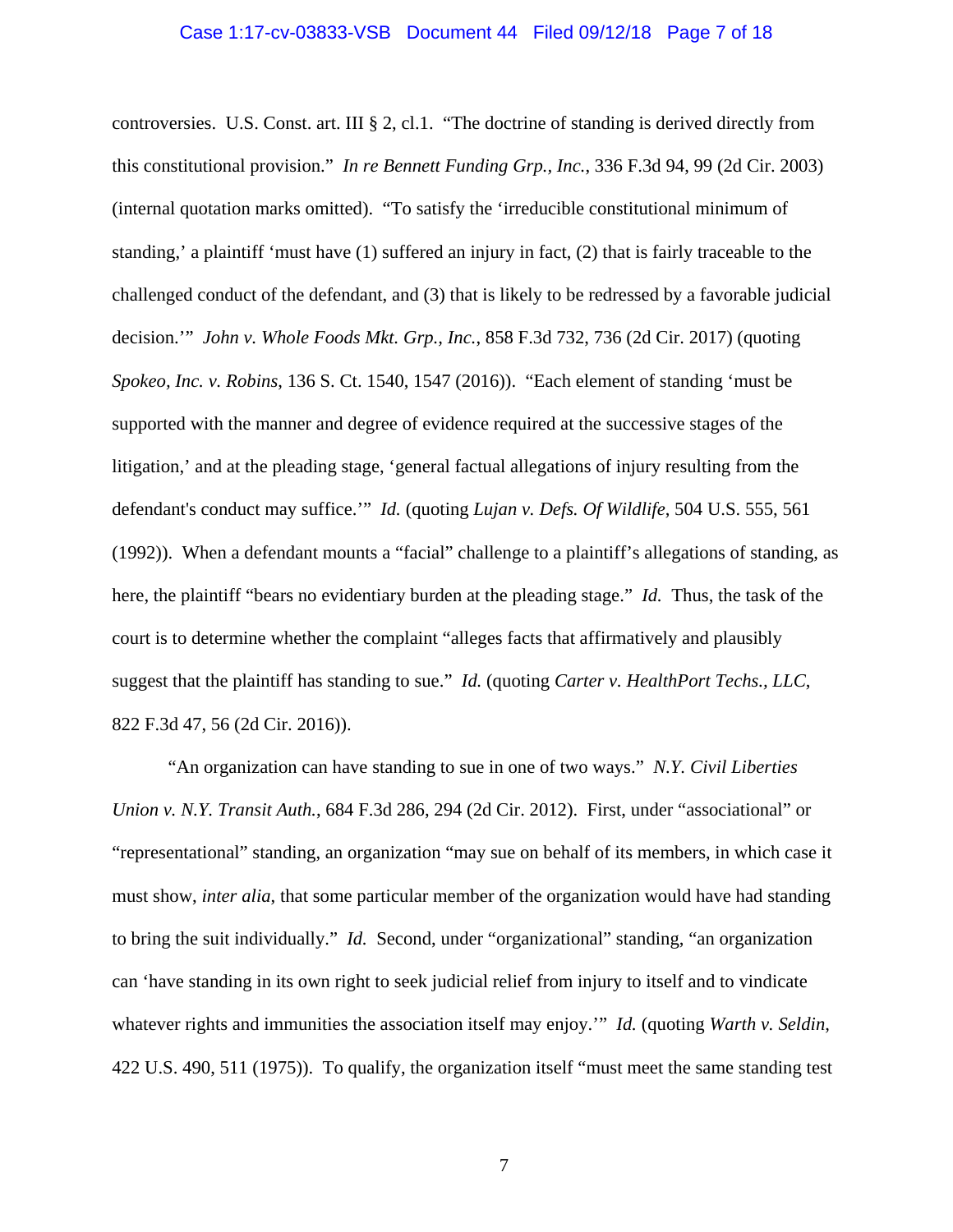#### Case 1:17-cv-03833-VSB Document 44 Filed 09/12/18 Page 8 of 18

that applies to individuals." *Id.* (internal quotation marks omitted).

#### Ш. **Discussion**

#### **A.** *Injury-in-Fact*

To establish a cognizable injury-in-fact, a plaintiff must show that it has suffered "an invasion of a legally protected interest which is (a) concrete and particularized; and (b) actual or imminent, not conjectural or hypothetical." *Lujan*, 504 U.S. at 560 (citations and internal quotation marks omitted). Plaintiffs allege three types of harm in the Complaint: (1) harm from diversion of resources, (2) informational harm, and (3) harm to members. (*See* Pls.' Opp. 2.)<sup>3</sup> I agree with the Government that Plaintiffs fail to plausibly allege harm from diversion of resources or informational harm. However, I find that Plaintiffs CFS and EDF plausibly allege harm to their members at this stage of the proceedings; therefore, CFS and EDF satisfy the injury-in-fact requirement of standing.

### **1. Harm from Diversion of Resources**

"[T]here can be no question that [an] organization has suffered injury in fact" when it suffers "injury to the organization's activities—with the consequent drain on the organization's resources." *Havens Realty Corp. v. Coleman*, 455 U.S. 363, 379 (1982). In arguing that Plaintiffs have standing because the GRAS Rule impairs their organizations' missions and activities, Plaintiffs rely on *Havens* and its progeny. (*See* Pls.' Opp. 15–16.) In *Havens*, Housing Opportunities Made Equal ("HOME"), a nonprofit corporation, brought suit alleging that the defendants attempted to steer members of racial and ethnic groups toward buildings occupied primarily by members of the same groups and away from buildings occupied primarily by members of other groups in violation of the Fair Housing Act of 1968. *See Havens*, 455 U.S.

<sup>&</sup>lt;sup>3</sup> "Pls.' Opp." refers to Plaintiffs' Memorandum of Law in Opposition to Defendants' Motion to Dismiss. (Doc. 35.)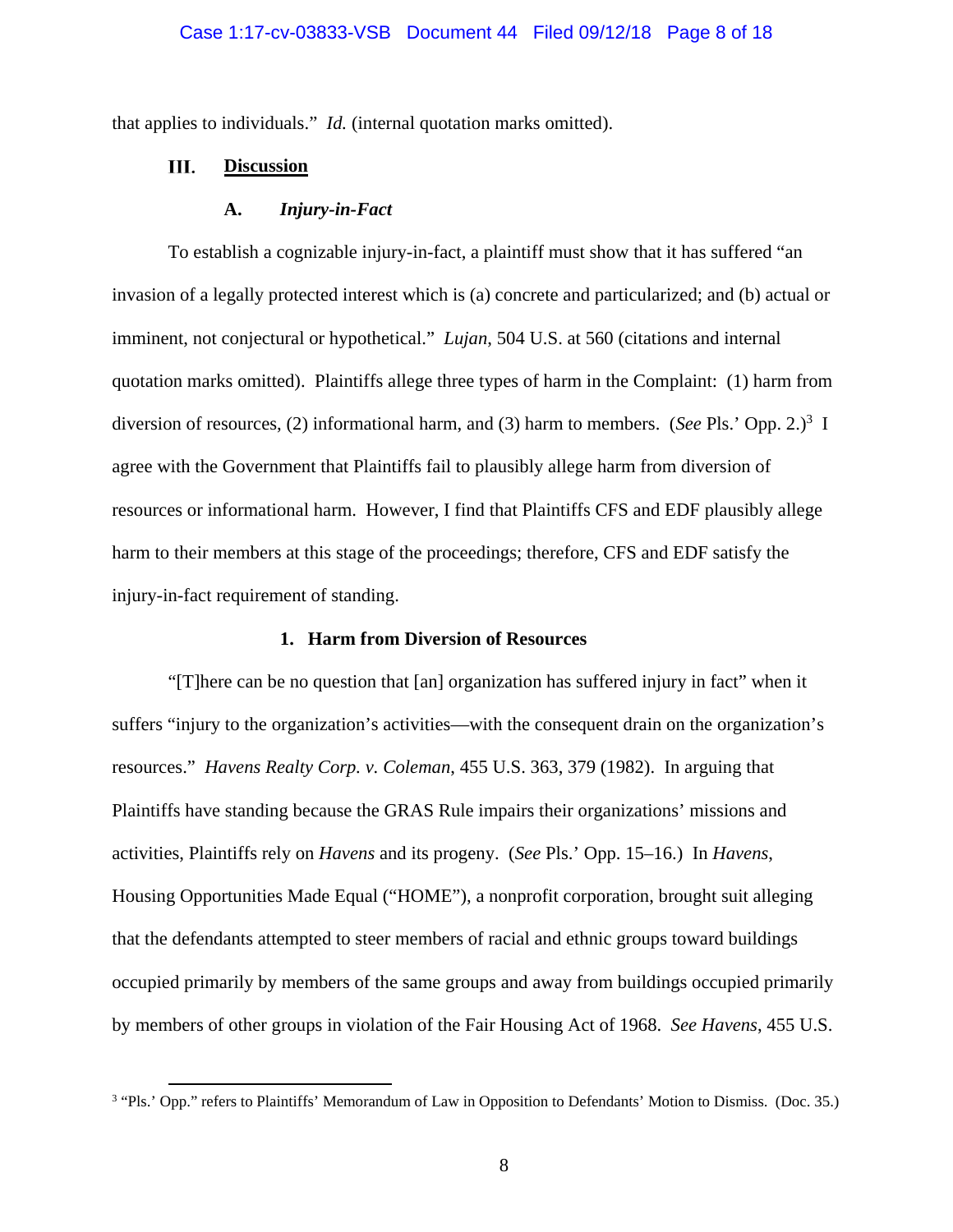#### Case 1:17-cv-03833-VSB Document 44 Filed 09/12/18 Page 9 of 18

at 366–67. HOME's mission was to increase equal opportunity in housing through, among other ways, operating a housing counseling service and investigating complaints concerning housing discrimination. *See id.* HOME argued that it had standing because these activities were frustrated by the defendants' racial steering practices. *See id.* at 368–69. The Court held that the plaintiff would suffer an injury-in-fact if the defendants' conduct "perceptibly impaired" its ability to provide counseling and referring services to its members, reasoning that "[s]uch concrete and demonstrable injury to the organization's activities—with the consequent drain on the organization's resources—constitutes far more than simply a setback to the organization's abstract social interests." *Id.* at 379.

Following the Supreme Court's decision in *Havens*, courts in this Circuit have held that an organization has standing where the defendant's conduct interferes with or burdens the organization's ability to carry out its usual activities. *See, e.g.*, *Centro de la Comunidad Hispana de Locust Valley v. Town of Oyster Bay*, 868 F.3d 104, 110 (2d Cir. 2017) ("[I]f the Ordinance achieves one of its principal objectives—disbursement of day laborers—[the organization] will inevitably face increased difficulty in meeting with and organizing those laborers."); *N.Y. Civil Liberties Union*, 684 F.3d at 295 (entity had organizational standing because its ability to represent its clients in administrative hearings was "impeded" by the defendant's policy barring public access to such hearings); *Olsen v. Stark Homes*, 759 F.3d 140, 158 (entity had organizational standing due to its diversion of resources from its housing advocacy and counseling services in order to investigate alleged discriminatory practices). The Second Circuit has "repeatedly held that only a perceptible impairment of an organization's activities is necessary for there to be an injury in fact." *Centro*, 868 F.3d at 110 (internal quotation marks omitted) (collecting cases); *see also Nnebe v. Daus*, 644 F.3d 147, 156–57 (2d Cir. 2011)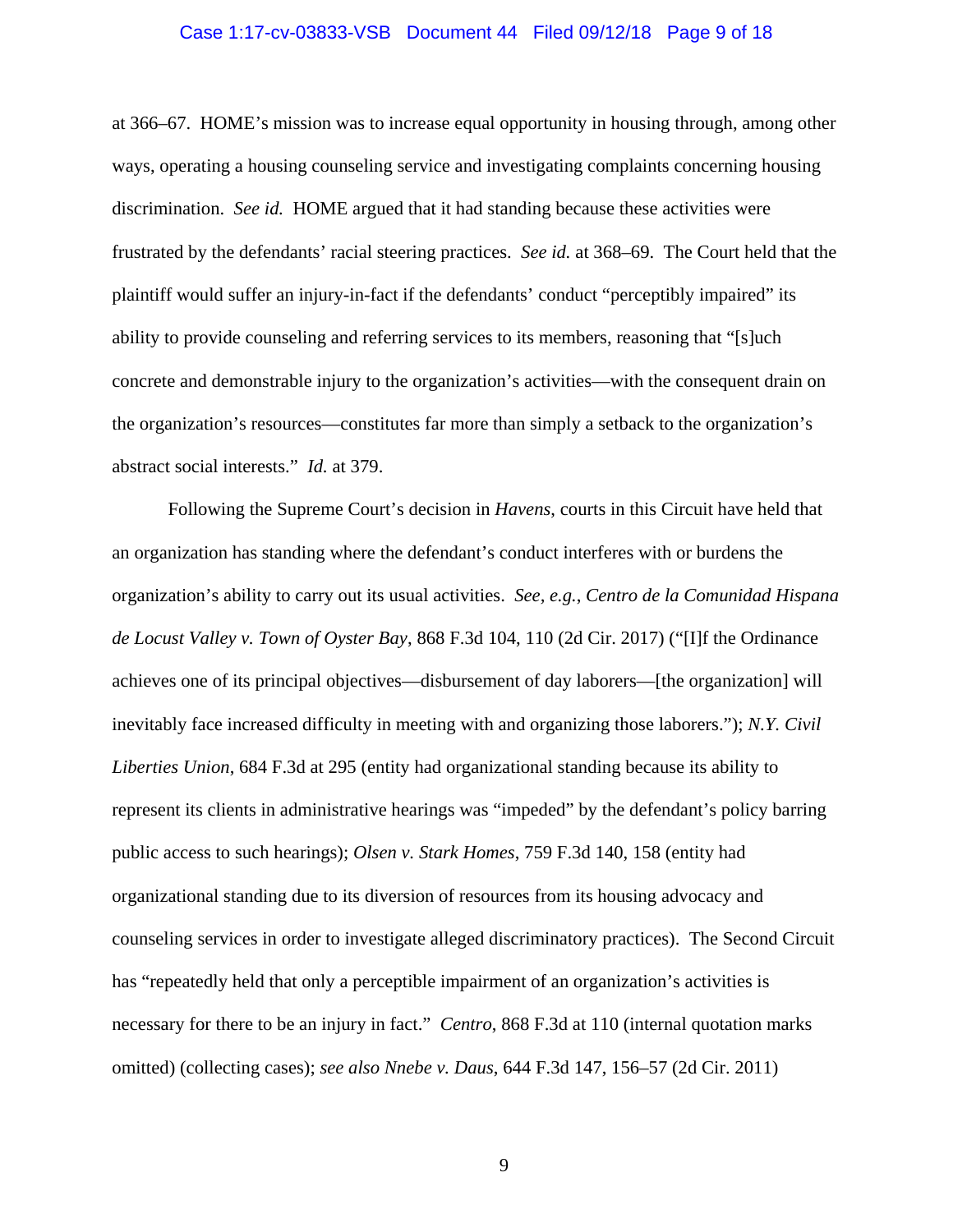### Case 1:17-cv-03833-VSB Document 44 Filed 09/12/18 Page 10 of 18

(concluding that impairment can be shown with "scant" evidence that a "perceptible opportunity cost" has been expended). This injury to an organization is comprised of two components—the "injury to the organization's activities" and the "drain" on its resources. *Havens*, 455 U.S. at 379.

Here, Plaintiffs fail to plausibly allege "diversion of resources" standing based on *Havens*  and its progeny. The organizations in the cases cited above were all driven to divert resources in order to avert or to remedy some harm caused by a defendant's actions or policies. *See, e.g.*, *Nnebe*, 644 F.3d at 157 (taxi-drivers' union had organizational standing to challenge a licensesuspension policy because it needed to allocate resources to assist members with suspension proceedings). Here, by contrast, Plaintiffs fail to allege how the GRAS Rule causes Plaintiffs divert resources from "other current activities." *Centro*, 868 F.3d at 110. Nor do Plaintiffs sufficiently allege that their organizations were compelled to expend resources to counteract or remedy some harm imposed by Defendants' conduct. *See Ragin v. Harry Macklowe Real Estate Co.*, 6 F.3d 898, 905 (2d Cir. 1993) (finding that housing entity's performance of "regular tasks" was perceptibly impaired by need to devote resources to identify and counteract defendants' racially discriminatory advertising).

Plaintiffs argue that their organizational missions "include[] protecting people from eating unsafe food and ensuring food safety and the integrity of the food system" and that the GRAS Rule has forced them to divert resources because they "struggle to prioritize resources given the lack of data on safety." (Pls.' Opp. 16–17; *see also* Compl. ¶¶ 19–28.) Plaintiffs further contend that they suffer concrete and particularized injuries in "paying for access to resources that aid them in researching [the secretly-affirmed GRAS substances]—or pay[ing] consultants to monitor these resources—to unearth the identity of GRAS substances and try to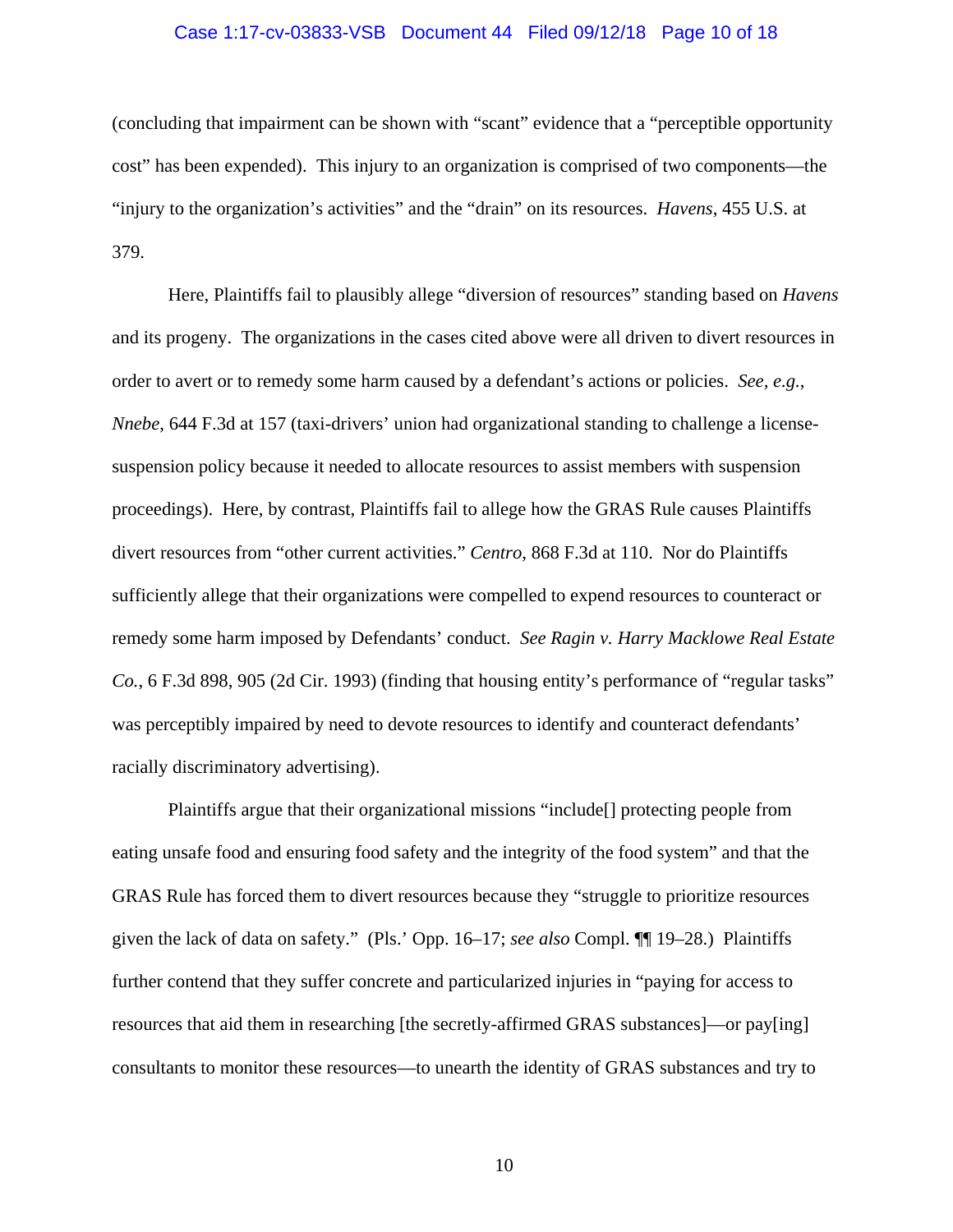### Case 1:17-cv-03833-VSB Document 44 Filed 09/12/18 Page 11 of 18

understand their potential risks." (Pls.' Opp. at 17.) These purported injuries are not sufficiently distinct from the general mission of the organizations at issue. Moreover, to allow standing based on these allegations alone would mean that any entity that spends money on an issue of particular interest to it would have standing, which would in turn contravene the principle that an entity's "mere interest in a problem" cannot support standing. *Sierra Club v. Morton*, 405 U.S. 727, 739 (1972) (internal quotation marks omitted); *see also Citizens for Responsibility & Ethics in Washington v. Trump*, 276 F. Supp. 3d 174, 191 (S.D.N.Y. 2017) ("If [plaintiff's organization] could satisfy the standing requirement on this basis alone, it is difficult to see how any organization that claims it has directed resources to one project rather than another would not automatically have standing to sue."). Accordingly, Plaintiffs have not established an injury-infact based on a "diversion of resources" theory.

### **2. Informational Harm**

"[A] plaintiff suffers an 'injury in fact' when the plaintiff fails to obtain information which must be publicly disclosed pursuant to a statute." *FEC v. Akins*, 524 U.S. 11, 21 (1998). An "informational injury" can satisfy the injury-in-fact requirement of standing only in "very specific statutory contexts where a statutory provision has explicitly created a right to information." *Tummino v. Hamburg*, 260 F.R.D. 27, 31 (E.D.N.Y. 2009) (internal quotation marks omitted). To survive a motion to dismiss, a plaintiff must demonstrate an "inability to obtain information . . . that, on [the plaintiff's] view of the law, the statute requires [to be] ma[de] public." *See Akins*, 524 U.S. at 21; *see also McFarlane v. First Unum Life Ins. Co.*, No. 16-CV-7806 (RA), 2017 WL 3495394, at \*7–8 (S.D.N.Y. Aug. 15, 2017) (collecting cases). In other words, a plaintiff suffers a sufficiently concrete injury to confer standing when "denied access to information that, in the plaintiff's view, must be disclosed pursuant to a statute and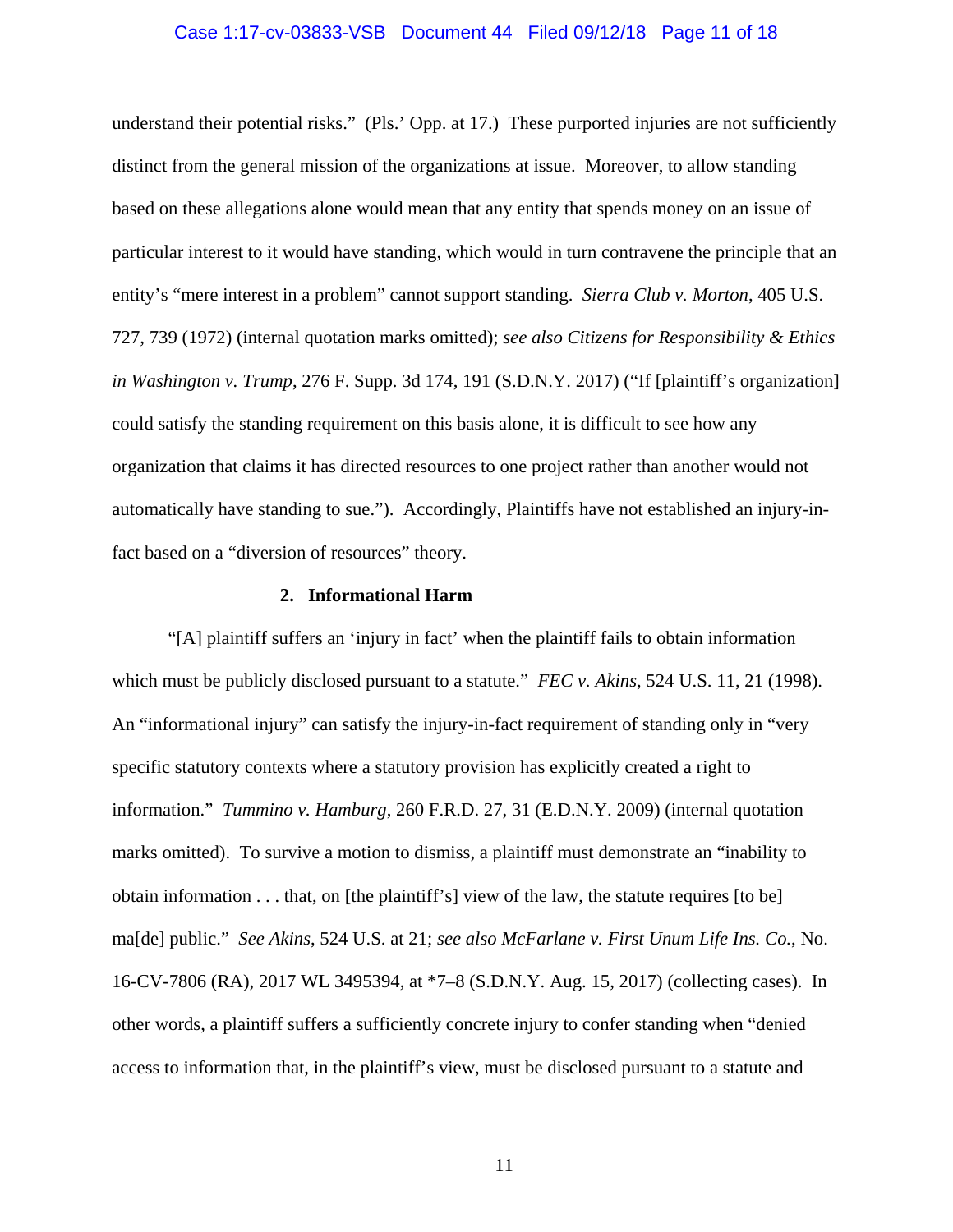#### Case 1:17-cv-03833-VSB Document 44 Filed 09/12/18 Page 12 of 18

when there is 'no reason to doubt' that the information would help the plaintiff within the meaning of the statute." *McFarlane*, 2017 WL 3495394, at \*7 (quoting *Akins*, 524 U.S. at 21).

Here, Plaintiffs' alleged right to obtain information under the FDCA is too attenuated from the statute from which they seek redress to accord standing. Plaintiffs allege that the GRAS Rule deprives Plaintiffs and their members of information that would otherwise be available to them through the FDCA's food additive petition process. (*See* Compl. ¶¶ 20–28, 33–39, 43, 54–60, 67, 112–119). Between 2003 and 2013, almost all new food chemicals were designated as GRAS rather than going through the food additive petition process, *id.* ¶ 71, even though many of these chemicals are allegedly indistinguishable from food additives, *see id.* ¶¶ 116–17. Because the FDCA guarantees that certain information about food additives must be publicly disclosed, Plaintiffs argue that they are denied information under the GRAS Rule that would otherwise be available to them if these food chemicals were deemed food additives rather than GRAS substances. Plaintiffs' alleged right to obtain information is thus not directly attributable to the language of the GRAS Rule, which I find insufficient to accord Article III standing. Put simply, the FDCA requires information about food additives—not GRAS substances—be made public, and Plaintiffs must show a right to information pertaining to GRAS substances. *See Trummino*, 260 F.R.D. at 31 (concluding Plaintiffs had no standing where FDA was not required to publicly provide information that Plaintiffs desired for their advocacy efforts). Accordingly, Plaintiffs have not established an injury-in-fact based on informational harm.

### **3. Harm to Members**

"To establish injury in fact based on exposure to a potentially harmful product, a plaintiff must show 'a credible threat of harm' due to that exposure." *NRDC v. FDA*, 710 F.3d 71, 81 (2d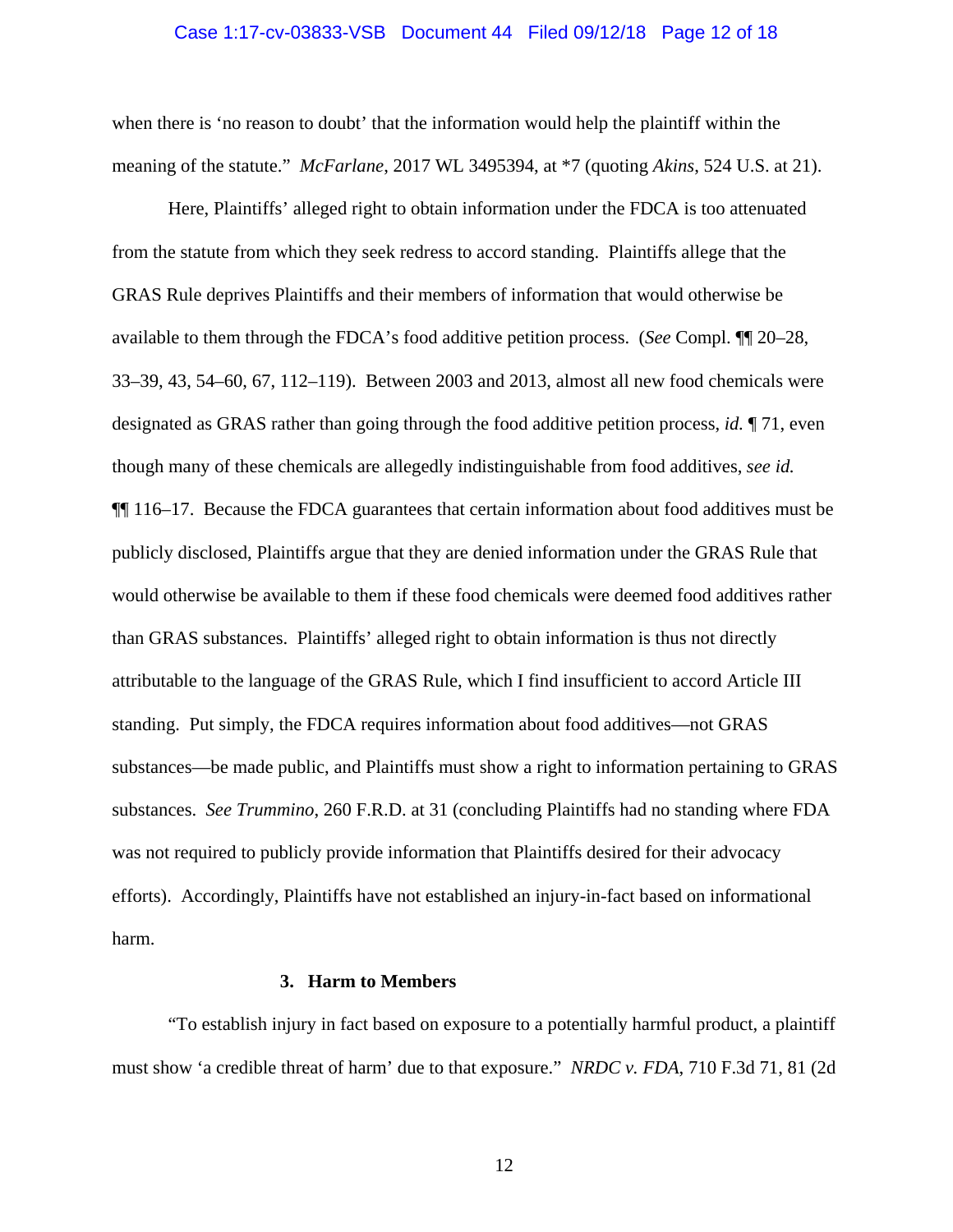### Case 1:17-cv-03833-VSB Document 44 Filed 09/12/18 Page 13 of 18

Cir. 2013) ("*NRDC*") (quoting *Baur v. Veneman*, 352 F.3d 625, 637 (2d Cir. 2003)). "[T]he relevant 'injury' for standing purposes may be exposure to a sufficiently serious risk of medical harm—not the anticipated medical harm itself." *Baur*, 352 F.3d at 641. This analysis is highly case-specific, and "the risk of harm necessary to support standing cannot be defined according to a universal standard." *Id.* at 637. However, "to support standing, the plaintiff's injury must be actual or imminent to ensure that the court avoids deciding a purely hypothetical case in which the projected harm may ultimately fail to occur." *Id.* at 632.

In *Baur*, the plaintiff, a citizen, sought to require the Department of Agriculture to "label all downed cattle as adulterated." *Id.* at 628. Relying on the risks associated with Bovine Spongiform Encephalitis—commonly known as "mad cow disease"—the plaintiff argued that "exposure to downed cattle posed a significant health risk and that the elimination of downed cattle from the food stream was necessary to protect public health." *Id.* Although the disease had not been detected in the United States, the Second Circuit concluded that "an enhanced risk of disease transmission may qualify as injury-in-fact," and that the plaintiff had alleged a credible risk of personal harm based on potential future exposure to contaminated beef. *Id.* at 628, 636. Thus, where a plaintiff alleges exposure to potentially harmful products in the specific context of food and drug safety suits, such injuries are cognizable for standing purposes. *Id.* at 633.

Plaintiffs CFS and EDF have shown a risk of harm consistent with the requirements of *Baur* in alleging that the GRAS Rule poses a credible threat of harm to their members. Specifically, members of CFS and EDF have been and will be exposed to potentially dangerous substances that were introduced into the food supply without FDA oversight, public participation, or the opportunity for judicial review. (Compl.  $\P$  13, 22, 26, 47, 72, 112, 115.)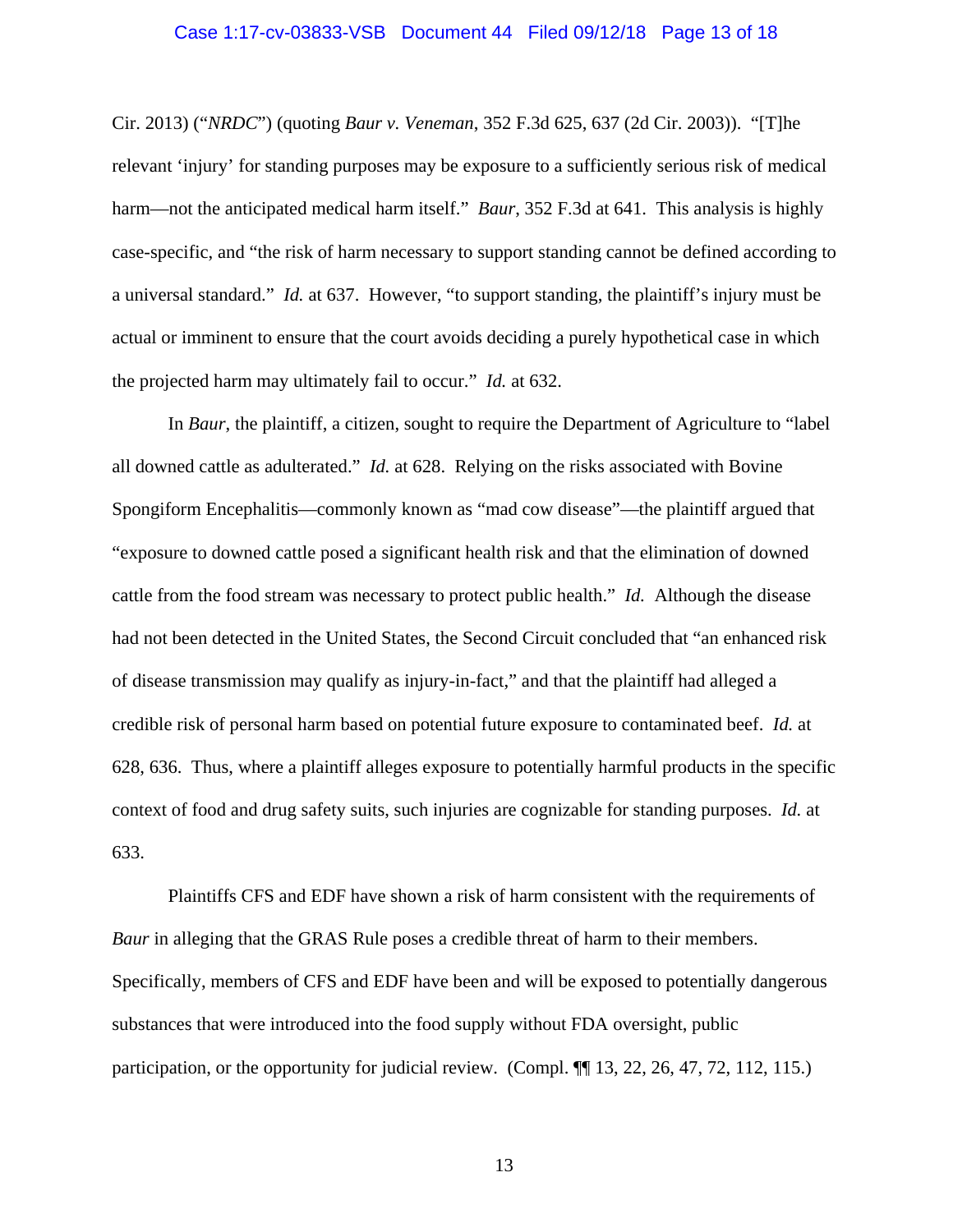#### Case 1:17-cv-03833-VSB Document 44 Filed 09/12/18 Page 14 of 18

Plaintiffs CFS and EDF also explicitly identify multiple substances that manufacturers determined to be GRAS and used in food despite concerns raised by FDA about their safety, as well as additional undisputedly dangerous substances that Plaintiffs reasonably anticipate will be introduced into the food supply under the GRAS Rule. (*Id.* ¶¶ 75–78, 80.) Notwithstanding the Government's arguments to the contrary, these injuries are ongoing and imminent. (*See, e.g.*, *id.* ¶ 115 (alleging that Plaintiffs' members "regularly eat processed foods and are exposed to an increased risk of harm as a result of consuming chemical substances that manufacturers have privately determined to be GRAS without notifying FDA"); *id.* ¶ 22 ("CFS members are being, and will be, adversely affected by potentially unsafe chemical substances added to food"); *id.* ¶ 26 (same with respect to EDF's members).)

The Government argues that Plaintiffs CFS and EDF lack standing based on harm to their members because it is within their members' power to avoid any potential injury from unsafe chemicals added to food. (*See* Gov't Mem. 20.)<sup>4</sup> However, the relevant injury need not be unavoidable in order to give rise to injury for standing purposes. *See NRDC*, 710 F.3d at 80 (stating that "the potential avoidability of . . . exposure" to a potentially harmful substance does not undermine standing); *Friends of the Earth, Inc. v. Laidlaw Envtl. Servs., Inc.*, 528 U.S. 167, 182–83 (2000) (finding that an organization had standing to challenge pollution of a river because its members avoided recreating in the river—without considering whether the members could avoid injury by recreating elsewhere). Moreover, Plaintiffs CFS and EDF contend that their members lack the information and knowledge necessary to protect themselves from the unknown chemical substances added to food. Plaintiffs CFS and EDF point out that, under the

 <sup>4</sup> "Gov't Mem." refers to the Government's Memorandum of Law in Support of Defendants' Motion to Dismiss. (Doc. 31.)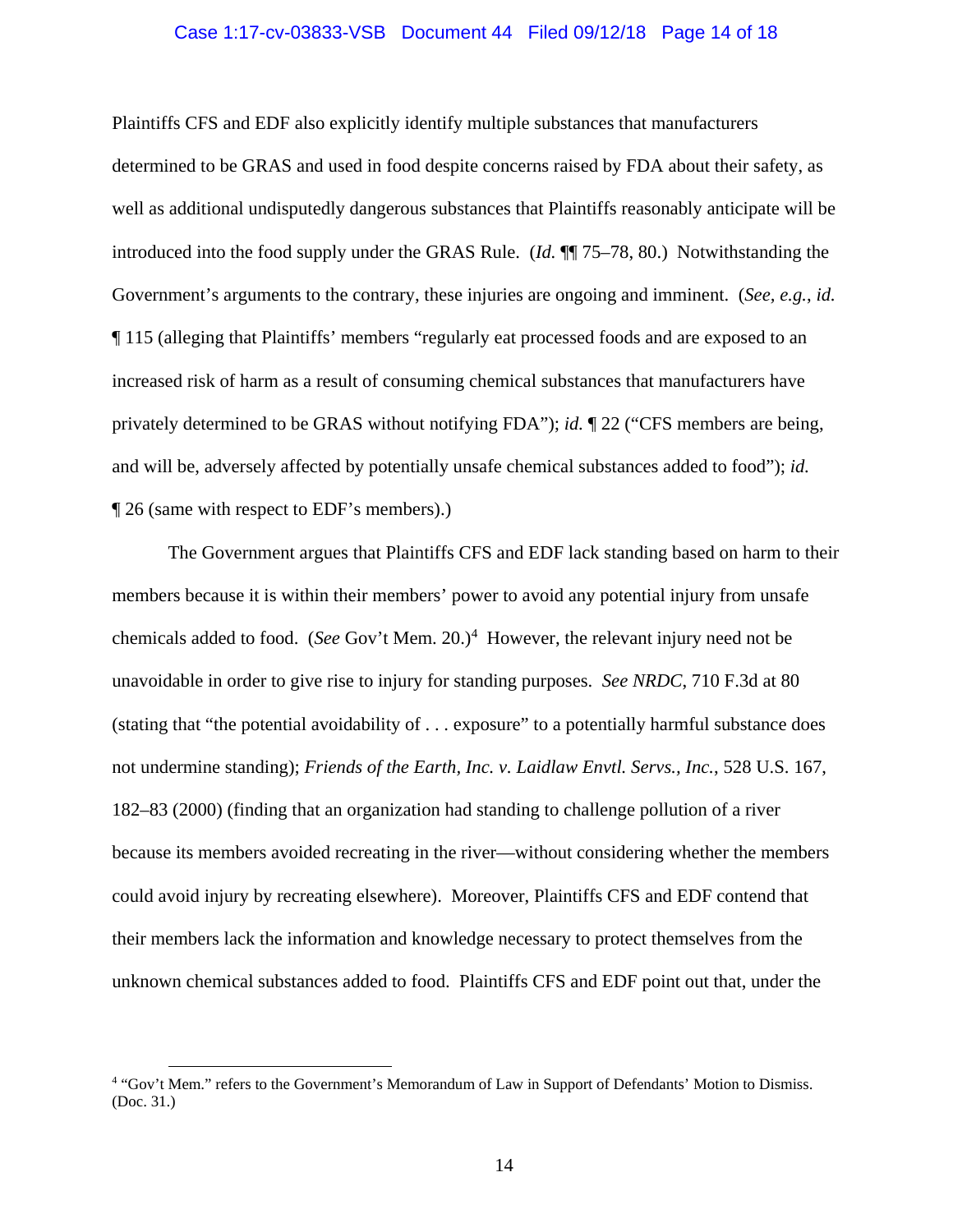#### Case 1:17-cv-03833-VSB Document 44 Filed 09/12/18 Page 15 of 18

GRAS Rule, manufacturers are not required specifically to identify the chemicals they selfqualify as GRAS, nor does the rule require them to disclose information about these substances. Therefore, Defendants' claim that Plaintiffs' members can avoid potential injury lacks merit.

As both parties agree, Plaintiffs CFS and EDF need not identify the names of their injured members at the pleadings stage. *See Bldg. & Const. Trades Council v. Downtown Dev., Inc.*, 448 F.3d 138, 145 (2d Cir. 2006) (finding that plaintiff association bringing suit on behalf of its members need not "'name names' in a complaint in order properly to allege injury in fact to its members"). The remaining Plaintiffs, however, do not allege any credible threat of harm to their members, and as previously discussed, do not meet the requirements of informational or diversion of resources standing. Accordingly, while Plaintiffs CFS and EDF plausibly allege an injury-in-fact based on harm to their members, Plaintiffs Breast Cancer Fund, Center for Science in the Public Interest, and Environmental Working Group have made no showing in support of their Article III standing and must be dismissed from the case.

### **B.** *Traceability*

The traceability requirement of Article III mandates "a causal connection between the injury and the conduct complained of—the injury has to be fairly traceable to the challenged action of the defendant, and not the result of the independent action of some third party not before the court." *NRDC*, 710 F.3d at 84 (quoting *Lujan*, 504 U.S. at 560). "To be sure, a plaintiff may not establish injury for standing purposes based on a 'self-inflicted' injury." *Id.* at 85. "An injury is self-inflicted so as to defeat the causation necessary to establish standing, however, 'only if the injury is so completely due to the plaintiff's own fault as to break the causal chain.'" *Id.* (quoting *St. Pierre v. Dyer*, 208 F.3d 394, 402 (2d Cir. 2000)).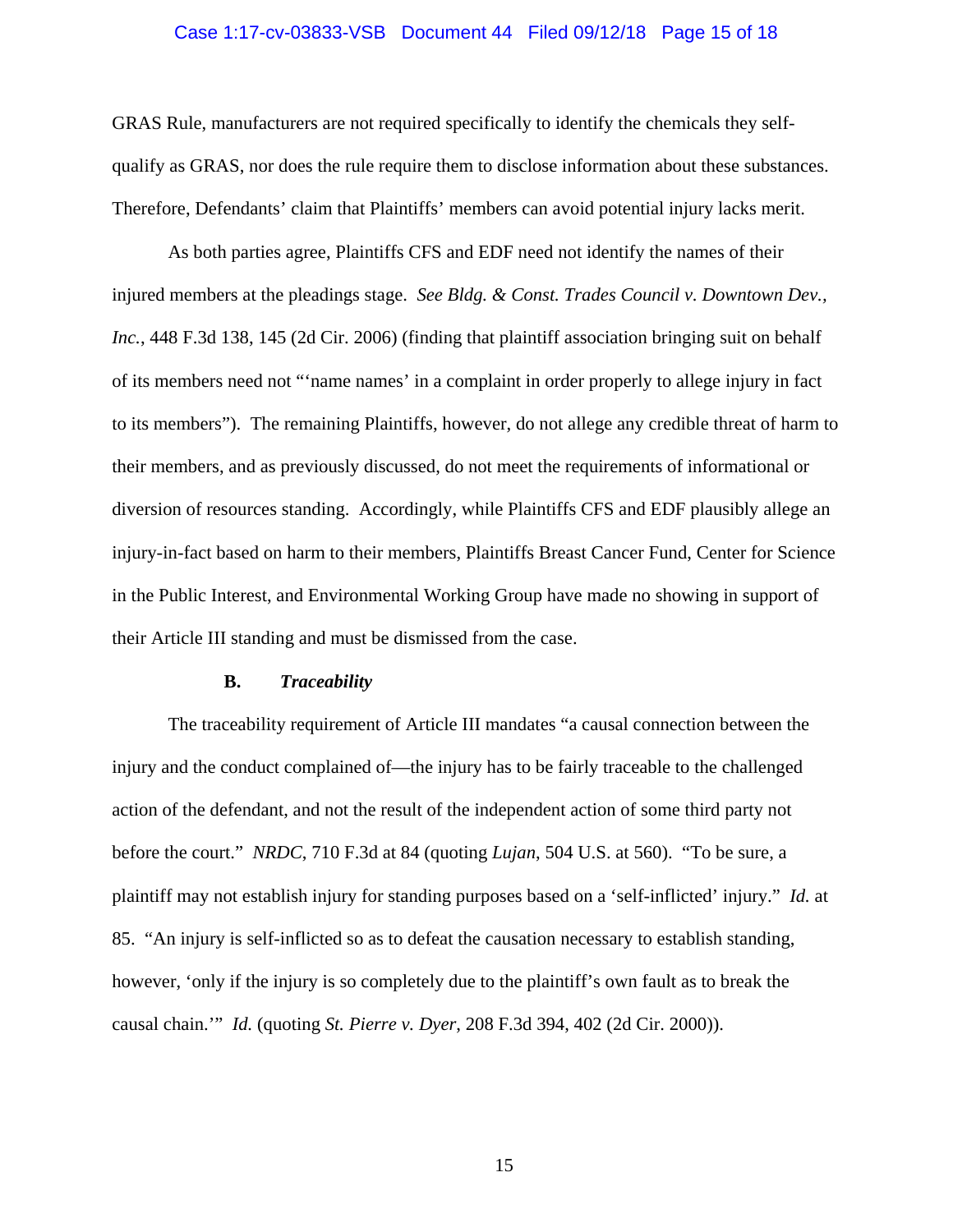# Case 1:17-cv-03833-VSB Document 44 Filed 09/12/18 Page 16 of 18

With respect to harm to Plaintiffs' members,<sup>5</sup> the Government argues that any compliance failures alleged by Plaintiffs are attributable to a number of factors other than the GRAS Rule, including manufacturers' decisions. (Gov't Mem. 20; Gov't Reply 9.)<sup>6</sup> The Government's argument is overly simplistic. Under the GRAS Rule, a manufacturer is expressly permitted to bypass the food additive process and "self-certify" a substance as GRAS, regardless of the manufacturer's ultimate decision to do so. (*See* Compl. ¶¶ 47, 50–60.) In other words, a manufacturer's decision to use a potentially unsafe substance in food does not negate the fact that FDA's GRAS Rule ultimately allows manufacturers to keep the basis for their determination and the specific substance determined to be GRAS secret from the Government and the public. *See Garelick v. Sullivan*, 987 F.2d 913, 919 (2d Cir. 1993) ("A plaintiff does not lack standing merely because her injury is an indirect product of the defendant's conduct."). Accordingly, Plaintiffs CFS and EDF have made a showing that their claims are traceable to Defendants' actions.

# **C.** *Redressability*

The third requirement to confer Article III standing is that "the injury must be likely to be 'redressed by a favorable decision' of the federal court." *NRDC*, 710 F.3d at 79 (quoting *Lujan*, 504 U.S. at 560–61). To demonstrate redressability, a plaintiff challenging agency action must show only that his injuries might be relieved if the agency were to fulfill its statutory obligations. *NRDC v. Consumer Prod. Safety Comm'n*, No. 16-cv-9401 (PKC), 2017 WL 3738464, at \*6 (S.D.N.Y. Aug. 18, 2017) ("*NRDC II*") (quoting *Lujan*, 504 U.S. at 572 n.7); *see also* 

 <sup>5</sup> Because I find that Plaintiffs fail to allege an injury-in-fact based on harm from diversion of resources or informational harm, I need not and do not address whether Plaintiffs' harm under those theories are traceable to the GRAS Rule and challenged actions.

<sup>&</sup>lt;sup>6</sup> "Gov't Reply" refers to the Government's Reply Memorandum of Law in Further Support of Defendants' Motion to Dismiss. (Doc. 36.)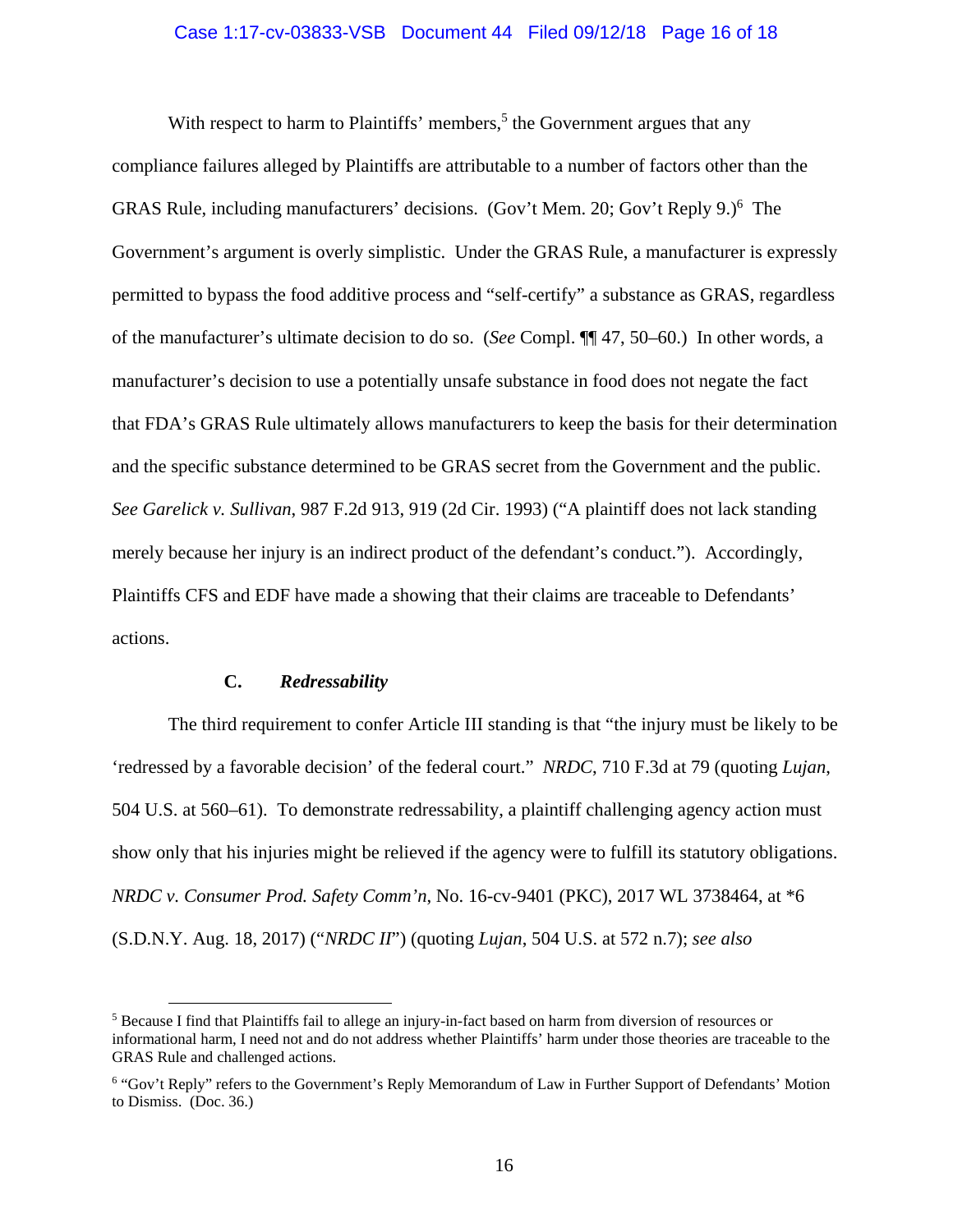### Case 1:17-cv-03833-VSB Document 44 Filed 09/12/18 Page 17 of 18

*Massachusetts v. EPA*, 549 U.S. 497, 518 (2007) ("[A] litigant has standing if there is some possibility that the requested relief will prompt the injury-causing party to reconsider the decision that allegedly harmed the litigant.").

Here, Plaintiffs CFS and EDF meet the minimal burden required at the pleading stage to demonstrate redressability. They allege that a rule consistent with the mandates of the FDCA would, among other things, likely reduce their members' risk of exposure to unsafe chemicals in food. Plaintiffs CFS and EDF need not establish that a lawful rule would entirely prevent any potentially unsafe substance from being added to food. Plaintiffs CFS and EDF allege what is required—that FDA could reduce the rate at which substances that should be treated as food additives are improperly designated as GRAS—and they need not establish that outcome with certainty at this stage. *See NRDC II*, 2017 WL 3738464, at \*6 (finding that injuries stemming from exposure to toxic chemicals could be redressed by a final rule limiting use of those chemicals, even though the plaintiff "[could not] establish with certainty that the final rule [would] eliminate exposure"). Based upon the facts alleged in the Complaint, I refuse to give credence to Defendants' arguments that assume a lack of enforcement or incompetence on the part of FDA. Accordingly, Plaintiffs CFS and EDF have adequately alleged at the pleading stage that their claims are redressable.

#### IV. **Conclusion**

For the foregoing reasons, the Government's motion is DENIED as to Plaintiffs CFS and EDF because the Court has subject matter jurisdiction over the claims of Plaintiffs CFS and EDF. The Government's motion is GRANTED as to Plaintiffs Breast Cancer Fund, Center for Science in the Public Interest, and Environmental Working Group, and those Plaintiffs are